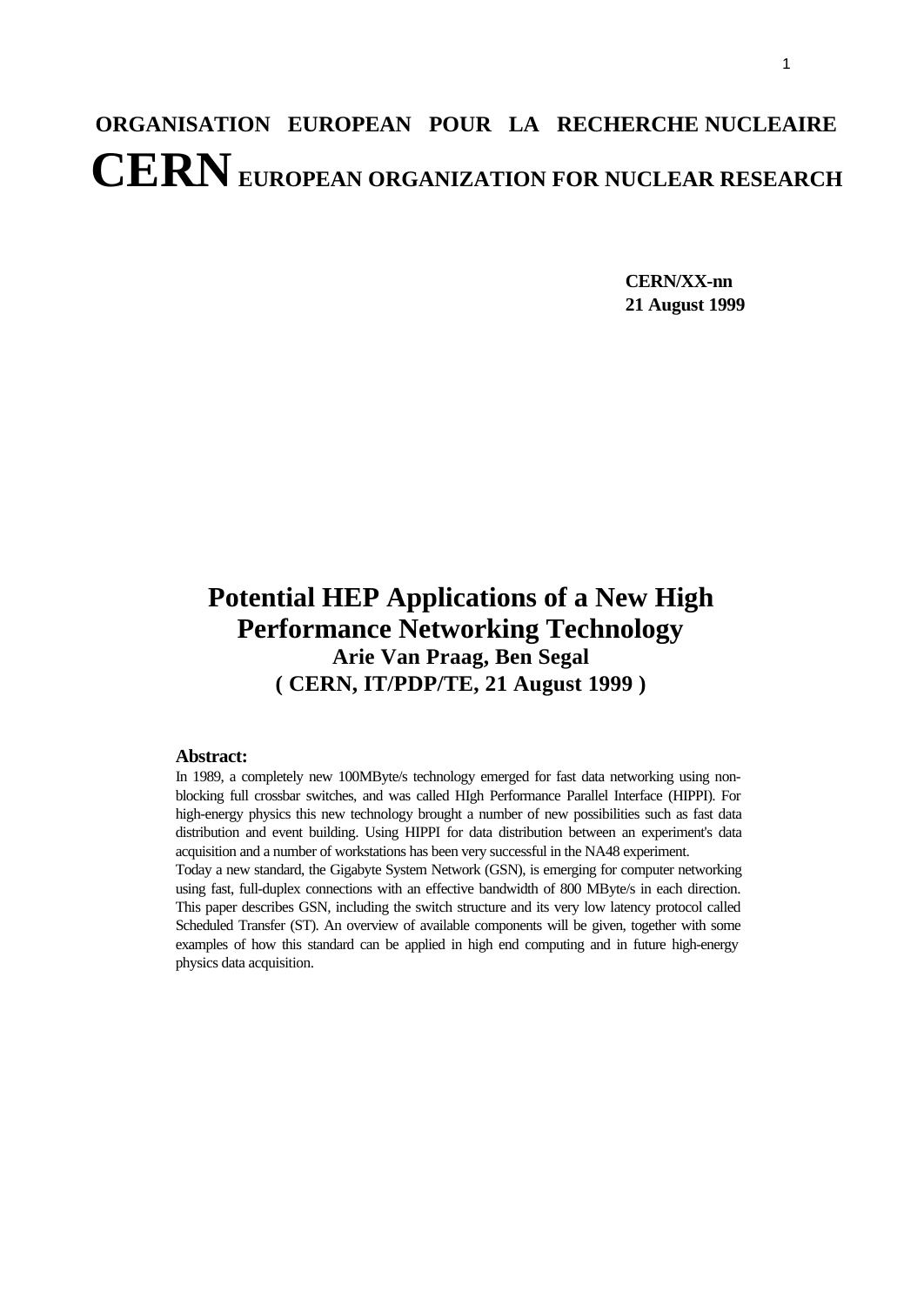# **Potential HEP Applications of a New High Performance Networking Technology**

**Arie Van Praag, Ben Segal, ( CERN, IT/PDP/TE, 21 August 1999 )**

#### **Abstract:**

In 1989, a completely new 100MByte/s technology emerged for fast data networking using nonblocking full crossbar switches, and was called HIgh Performance Parallel Interface (HIPPI). For high-energy physics this new technology brought a number of new possibilities such as fast data distribution and event building. Using HIPPI for data distribution between an experiment's data Acquisition and a number of workstations has been very successful in the NA48 experiment. Today a new standard, the Gigabyte System Network (GSN), is emerging for computer networking using fast, full-duplex connections with an effective bandwidth of 800 MByte/s in each direction. This paper describes GSN, including the switch structure and its very low latency protocol called Scheduled Transfer (ST). An overview of available components will be given, together with some examples of how this standard can be applied in high end computing and in future high-energy physics data acquisition.

#### **Introduction**

In 1988, a research group of the Los Alamos National Laboratories (LANL) computer center started to work on a standard for fast data transport between mainframe computers, which was accepted by ANSI under the name HIPPI. It was later called HIPPI-800, and registered as ANSI X3.183-1991 [1]. Its speed of 100 MByte/s for a simplex connection and its relatively easy implementation and the possibility of building networks with data switches [2], made it rapidly accepted in a number of computer centers. HIPPI also proved to be an attractive solution for data collection [3,4] and event building [5,6,7,8] in high-energy physics (HEP) data acquisition. It was in 1989 that the first activities dealing with HIPPI began at CERN and cumulated in successful use in the NA 48 experiment. Now, 10 years later, a new very high speed networking standard has emerged.

#### *HIPPI-800 in the NA48 experiment*

The NA48 CP-violation experiment started to operate in 1994 with the first application of HIPPI-800 in high-energy physics data acquisition (Fig: 1). The data coming from the level-2 trigger was collected in a large memory in the event builder and distributed to several level-3



**Fig 1: The NA48 data switch**

needed, so FDDI output was used from the workstations and a Gigarouter was used to convert the multiple FDDI TCP/IP streams into a single HIPPI TCP/IP stream. A 10 Km Serial-HIPPI link [9] between the experiment and the computer center moved the data to the central storage facility. The installation was able to handle a 250 MByte block of data every 15 seconds, and was very successful in the first three years

APX 5000/200 workstations equipped with Turbochannel-HIPPI interfaces. The drivers for these interfaces could handle raw data only. To transfer data to the central computer center TCP/IP protocol was

of data taking.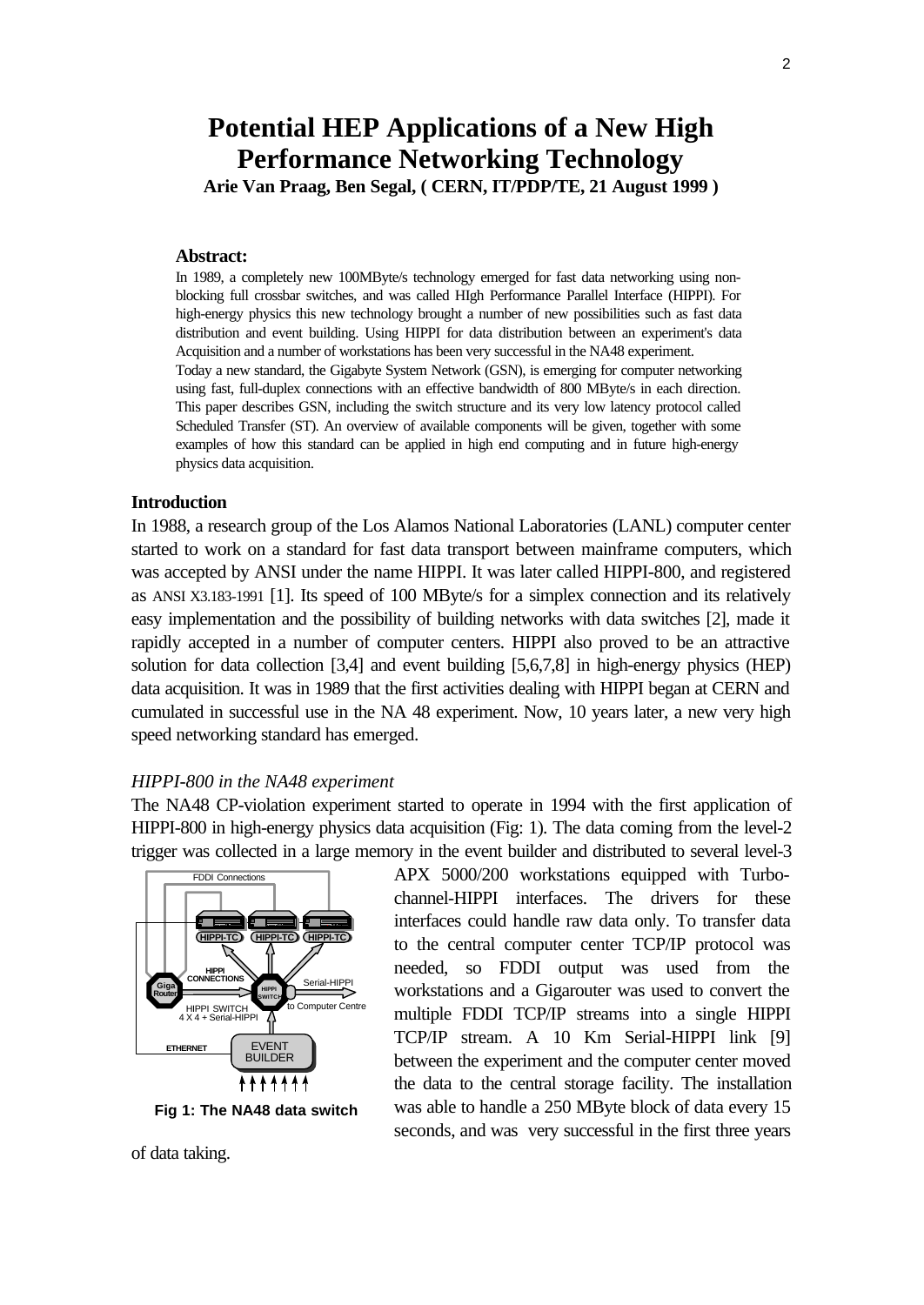#### *Time for new technologies*

The conclusion from the NA48 example was that it takes several years before a new technology with promising characteristics for HEP data acquisition finds an application, and that it can be usefully applied during a period of 3 to 5 years. During this period, a number of new standards such as Fibre Channel and Gigabit Ethernet have emerged within the same speed range as HIPPI (1 Gbit/s). However, the need for higher transfer speeds, advances in silicon technology and newly developed software methods led to the development of a new networking standard with much higher performance. Using the possibility to transfer data at speeds of 10Gbit/s a new standard was worked out. Without the link overhead it has an effective speed of 800 MByte/s in each of the full duplex directions or a total effective bandwidth of 1.6 GByte/s. Due to its speed it is called "Gigabyte System Network" or GSN. Compatibility with other high performance networking standards such as HIPPI-800, Fibre Channel, Gigabit Ethernet and even with SCSI is part of the new standard and offers backward compatibility with existing installations.

#### **A short description of GSN**

The Gigabyte System Network (GSN) is the name under which commercial products for this new network standard will be available. The development project was named HIPPI-6400, and this is still the name of the different standardization





documents. The HIPPI-6400 PH (PHysical) specification [10,11] describes the physical level for a point-to-point full-duplex link interface, using flow-control for reliable transmission of user data. The speed is 800 MByte/s in both directions. Distances of 50 m can be bridged with parallel copper cables, while distances of 200 m can be reached with parallel fiber-optic cables. Small, fixed-size micropackets provide an efficient, low-latency structure for small transfers. At the same time the specification foresees that large data transfers will not influence this latency structure.

The link possesses a symmetrical structure in both directions. The opposite direction is used to return feedback messages. The connection possesses either 8 or 16 data-lines (Fig 2), one or two control lines, a frame signal and either one clock signal in 8-bit systems or two clock





signals with constant phase shift of about  $90^0$ , in 16-bit systems. Messages and data are sent in micropackets that contain 32 data-bytes and 64 control bits. The frame signal changes polarity for each micropacket. (Fig 3) A "4-to-5" encoding is used to keep the DC balance constant. The data sent by the source is synchronized to the clock signals of 500 MHz in an 8-bit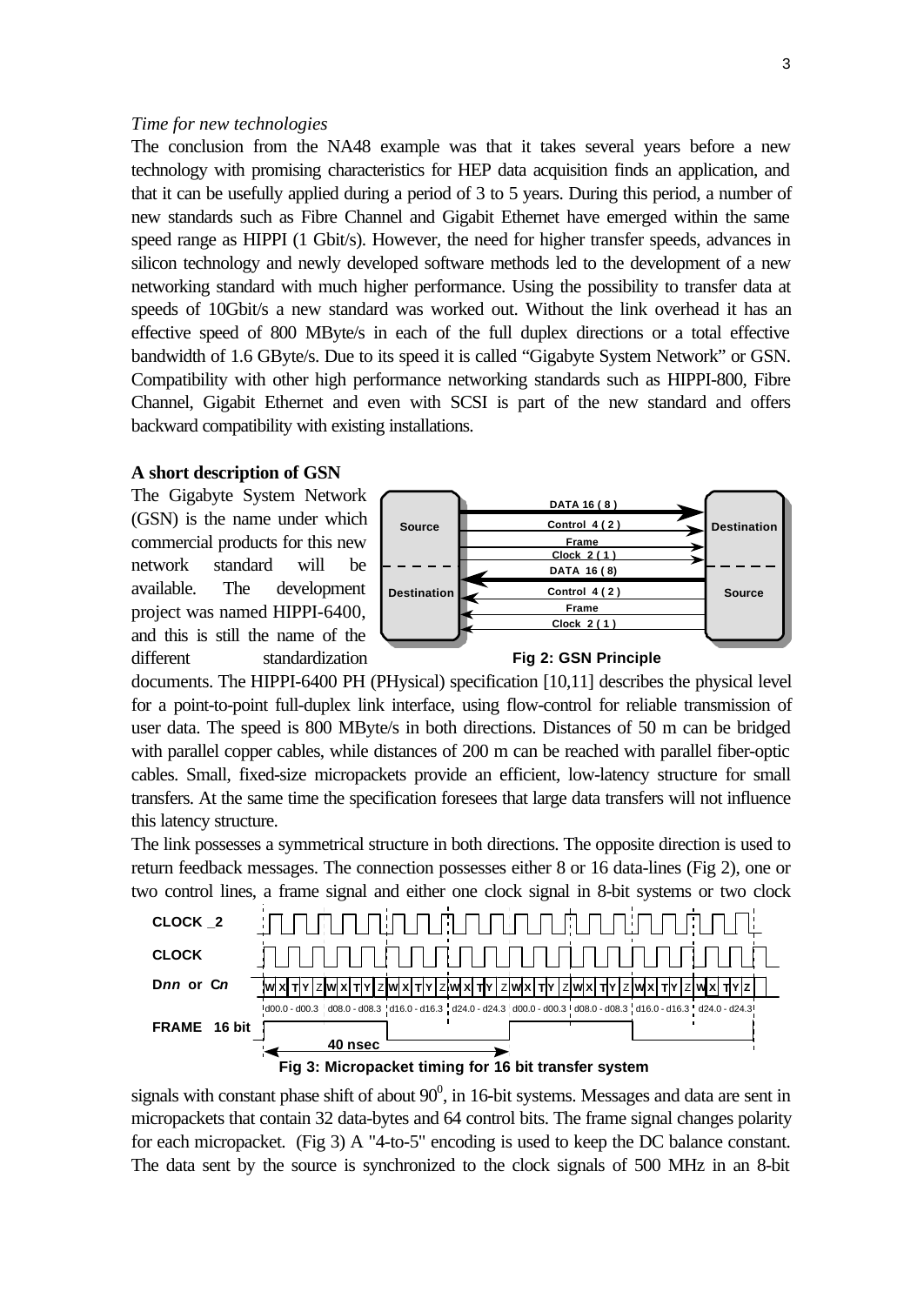system and 250 MHz in a 16-bit system. In both cases, each half-phase of the clock carries a set of data bits with the result that the transfer of a micropacket takes 40 nsec. Open spaces are filled with "Null micropackets" to maintain the DC level balanced. Table 1 gives an overview of the different signals.

| No Data Bits | <b>No Control Bits</b> | <b>Frame Signal</b> | Clock + Frea.  | Use                   |  |
|--------------|------------------------|---------------------|----------------|-----------------------|--|
|              |                        |                     | <b>500 MHz</b> | <b>Parallel Fiber</b> |  |
| 16           |                        |                     | <b>250 MHz</b> | <b>Copper Cable</b>   |  |

**Table 1: Connection Signal Overview**

Data is sent over the link in the form of a message that is formed by one or more micropackets. Header packets that contain a length field are added at the start of a message. The MAC Header contains 48-bit ULn network addresses, identifying the destination and source and the protocol type. Depending on the type of traffic, a 64 bit SNAP header can define the protocol type. Table 2 gives an overview of the functions of the Control micropacket.

| <b>NAME</b>        | No Bits      | <b>FIELD</b>                      | <b>CONTROL FUNCTION</b>                    |  |
|--------------------|--------------|-----------------------------------|--------------------------------------------|--|
| VC                 | $\mathbf{2}$ | C01 - C00                         | <b>VC Selector</b>                         |  |
| <b>TYPE</b>        | 4            | C05 - C02                         | <b>Information Type</b>                    |  |
| T (AIL)            |              | C <sub>06</sub>                   | <b>Last Micropacket</b>                    |  |
| E (ERROR)          |              | <b>C07</b>                        | <b>ERROR</b>                               |  |
| <b>VCR</b>         | $\mathbf{2}$ | C08 - C09                         | <b>Virtual Channel for Credit Addition</b> |  |
| <b>CR</b>          | 6            | $C10 - C15$                       | <b>Number of Credits</b>                   |  |
| <b>RSEQ number</b> | 8            | $C16 - C23$                       | ACK.<br><b>Sequence</b>                    |  |
| <b>TSEQ number</b> | 8            | C <sub>24</sub> - C <sub>31</sub> | <b>Transmission Sequence</b>               |  |
| <b>ECRC</b>        | 16           | C32 - C47                         | <b>End to End Checksum</b>                 |  |
| <b>LCRC</b>        | 16           | C48 - C63                         | <b>Link Level Checksum</b>                 |  |

**Table 2: Control Word Functions**

#### *Link Structure*

In order to use efficiently the full bandwidth of the link, the internal architecture of the link is divided into 4 virtual channels in each direction (Fig 4:). They are called VC0 to VC3. VC0 is only allowed for messages with up to 68 data micropackets (2176 Bytes). VC1 and VC2 are both used for messages with a maximum size of 4100 data micropackets (128 KBytes), and



### **Fig 4: GSN Channel Distribution**

for admin request messages. VC2 furthermore carries the returning admin micropackets for the opposite direction. VC3 is used for messages up to a maximum size of 4 GBytes. A header micropacket and a tail micropacket (which can be the same if the length  $= 1$ ) is common to all VCs.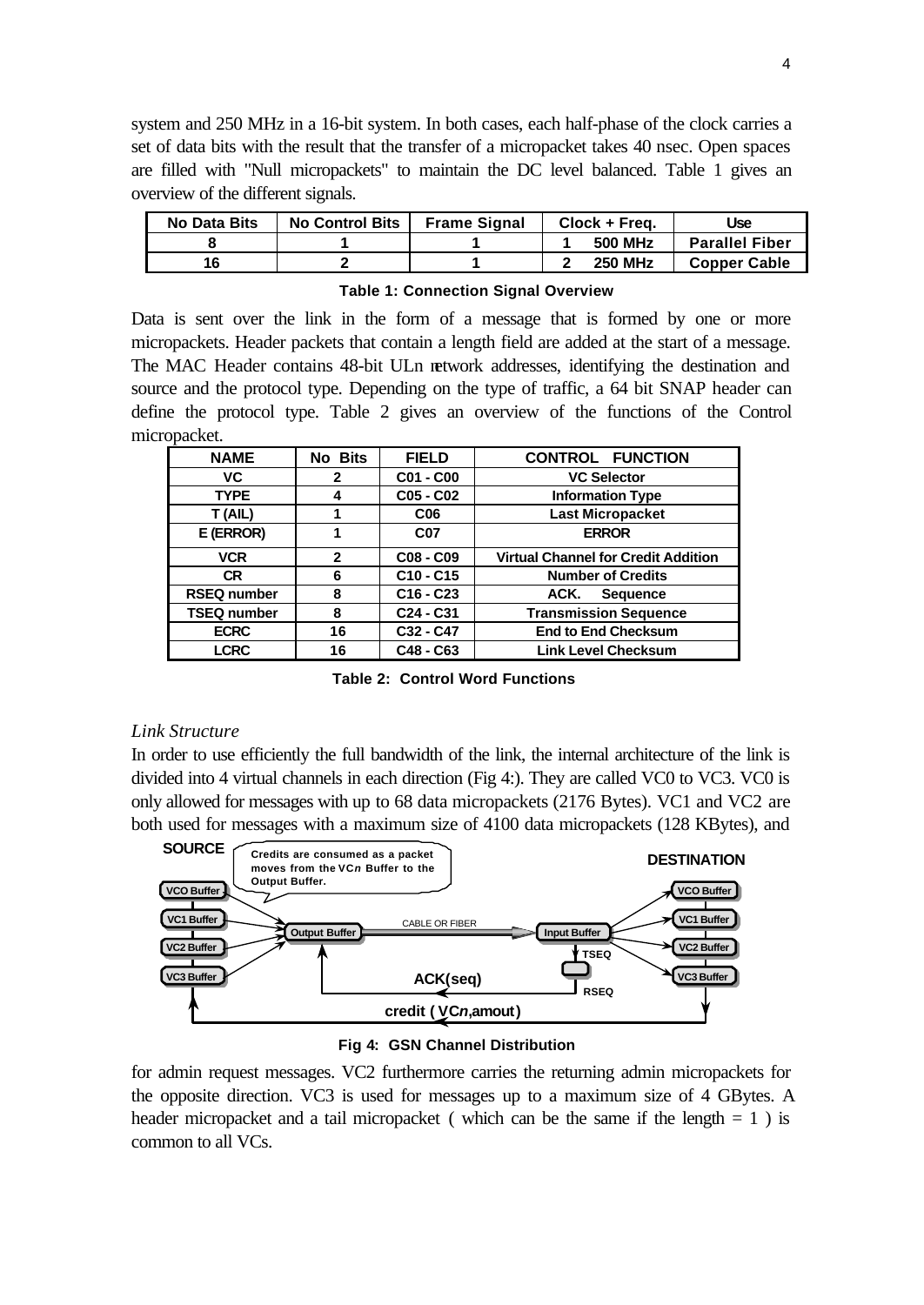#### *Flow Control*

The control word (Fig 5) contained in the micropacket handles all the information needed for flow control. To transfer data, the source sends a request. If the latter is accepted by the destination, a number is returned that represents credits. These credits correspond to the number of micropackets that



can be received. Each VC output handles its own credits, as indicated by the pointer in the VCR field. The output buffer of each VC subtracts from the credits the number of

|                              | Reset /           |                | <b>Credit</b>  |                                            |                                            |                                                                  |
|------------------------------|-------------------|----------------|----------------|--------------------------------------------|--------------------------------------------|------------------------------------------------------------------|
|                              | <b>Initialize</b> | <b>Null</b>    | Only           | Header                                     | <b>Data</b>                                | Admin                                                            |
| Data Byte<br><b>Contents</b> | $\mathbf 0$       | $\bf{0}$       | $\bf{0}$       | 32 Bytes<br>header<br><b>Information</b>   | 32 Bytes<br>Data                           | Administrative<br><b>Information</b>                             |
| VC                           | $\bf{0}$          | $\mathbf 0$    | 0              | any                                        | any                                        | <b>Request on</b><br>VC <sub>1</sub><br><b>Request on</b><br>VC2 |
| TYPE(hex)                    | 2,3,4,5           | $\overline{7}$ | A              | 9                                          | 8                                          | F                                                                |
| Tail                         | 1                 | 0              | $\mathbf 0$    | $= 1$ on last<br>micropacket of<br>message | $= 1$ on last<br>micropacket<br>of message | 1                                                                |
| <b>ERROR</b>                 | $\bf{0}$          | $\bf{0}$       | $\bf{0}$       | $= 1$ if Error                             | $= 1$ if Error                             | $= 1$ if Error                                                   |
| <b>TSEQ</b>                  | <b>XFF</b>        | <b>xFF</b>     | increment<br>s | <b>increments</b>                          | increments                                 | increments                                                       |
| <b>RSEQ</b>                  | 1                 | <b>ACK</b>     | <b>ACK</b>     | <b>ACK</b>                                 | <b>ACK</b>                                 | <b>ACK</b>                                                       |
| <b>VCR</b>                   | $\mathbf 0$       | 0              | any            | any                                        | any                                        | any                                                              |
| <b>CR</b>                    | $\Omega$          | $\Omega$       | any            | anv                                        | any                                        | any                                                              |
| <b>LCRC</b>                  | single            | single         | single         | single                                     | single                                     | single                                                           |
| <b>ECRC</b>                  | single            | single         | single         | accumulating                               | accumulating                               | single                                                           |

#### **Table 3: Summary of Micropacket Contents**

micropackets sent and adds new credits received from the corresponding VC destination. Acknowledgment (Ack) is done by comparing the sequence numbering of the micropackets sent by the link source buffer (TSEQ) and the sequence numbering of the destination buffer (RSEQ). Equal numbers mean that all micropackets sent by the source were received by the destination. Table 2 gives an overview of the control word functions while Table 3 shows the formats of all types of micropackets.

#### *Error Checking*

Error checking is done by two 16-bit Cyclic Redundancy Checks (CRC), the Link-CRC (LCRC) and the End-to-end CRC (ECRC). The LCRC covers all the data bytes and the control bits in a single micropacket, except itself. It acts on the link only and not on the VCs. The CRC formula for the LCRC is:

$$
X^{16} + X^{12} + X^5 + 1
$$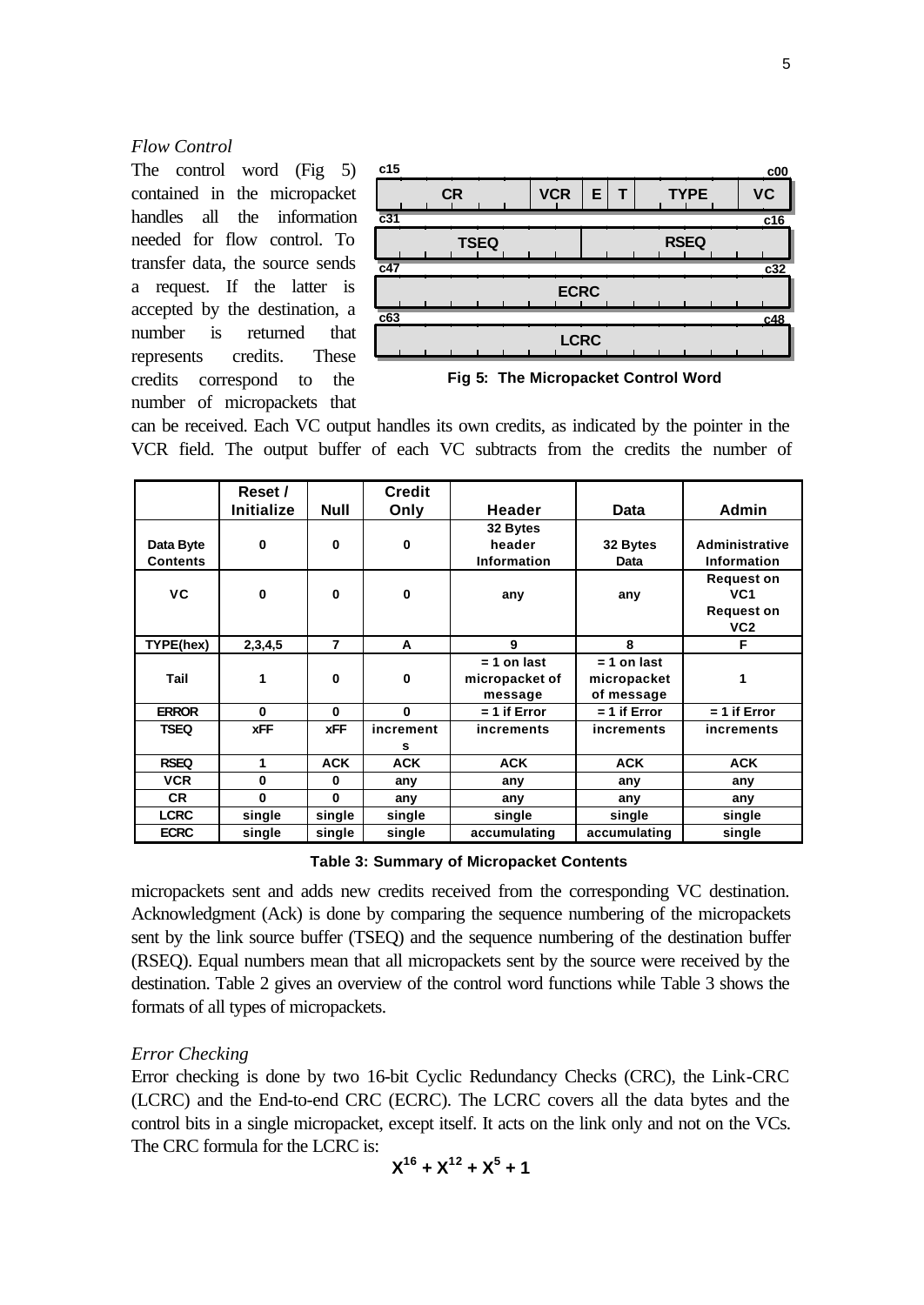The ECRC checks all the data bytes of a message, and can thus cover more than one micropacket. It does not check the control bits. As the ECRC checks the data contents of a message it is calculated and maintained independently for each VC. The CRC formula for the LCRC is:

## $X^{16}$  +  $X^{12}$  +  $X^{3}$  +  $X$  + 1

#### *Silicon Implementation.*

Implementation of the HIPPI-6400 PH, that uses very high speed logic, can be problematic. In order to avoid problems a silicon implementation has been developed in parallel with the standard. This silicon chip, called SuMAC, (SuperHIPPI Media Access Controller) has three interface ports; the IC port with separate 64 bit input, and 64 bit output connections; the AC

> **D S**

**HIPPI 6400 NODE**

**S**

**D**

port that is configurable for the two GSN modes for copper or optical connections, the DC port is reserved for manufacturer purposes. The SuMAC is mounted in a 624 pin ceramic column grid area and is commercially available.

#### **GSN Switches**

The GSN SC (Switch Control) specification [12]



**HIPPI 6400 SWITCH** 

 $\sqrt{\mathsf{s}}$ 

**S D HIPPI 800 NODE**

**D S S D Translation Function**

**D S**

**S D BRIDGE**

**<sup>S</sup> HIPPI 800 8 x SOURCE**

**HIPPI Fibre Channel Gigabit Ethernet**

**D S**

**1 x 1** x **1 D HIPPI** 6400

describes the way the non-blocking switch handles the connections. It also specifies how the switch should be addressed to select the data path and handle different protocols. In HIPPI-800 a request-connect [13] handshake makes a physically locked connection between a source and a destination. A GSN switch (Fig 6), on the other hand, constructs a flagged or virtual connection between a VC source and a VC destination with the same number lasting for a single message. This allows the possibility to interleave messages from different input ports or VCs via the same physical link. Initialization of a GSN switch is done with admin micropackets, as shown in Table 4. The addressing is in accordance with the IEEE standards and uses 48 bit address fields. This means that the destination address in the header

| <b>Byte</b> | <b>Function</b>                                                                         |
|-------------|-----------------------------------------------------------------------------------------|
|             | Kev                                                                                     |
|             | <b>Hop Count</b>                                                                        |
| $2 - 3$     | <b>Destination Admin Register</b><br>designates a local register within an element      |
| 4-7         | <b>Destination Admin Element Address</b><br>Destination element address in a GSN domain |
| 8           | <b>Admin Command</b>                                                                    |
| 9           | <b>Status Flags</b><br><b>Return Hop Count</b>                                          |
| $10 - 12$   | <b>Source Admin Register</b><br>designates a local register within an element           |
| $12 - 15$   | <b>Source Admin Element Address</b><br>Source element address in a GSN domain           |
| 16-31       | <b>Data Register</b>                                                                    |

**Table 4: Admin micropacket format**

micropacket is a standard 48 bit ULA [14] conforming to the IEEE 802 standard. The switch specification provides for multiple-path addressing and broadcasting. HIPPI-800 physically connects to so-called "Translation Function" adapters that do the conversion transparently. Up to eight HIPPI-800 ports can be connected in this way to a single GSN port.

**S**

**D**

 $|s|$ 

**D**

**HIPPI 6400 NODE**

**HIPPI 6400 HIPPI 800**

**D HIPPI 800 DESTINATION**

**HIPPI 6400 SOURCE**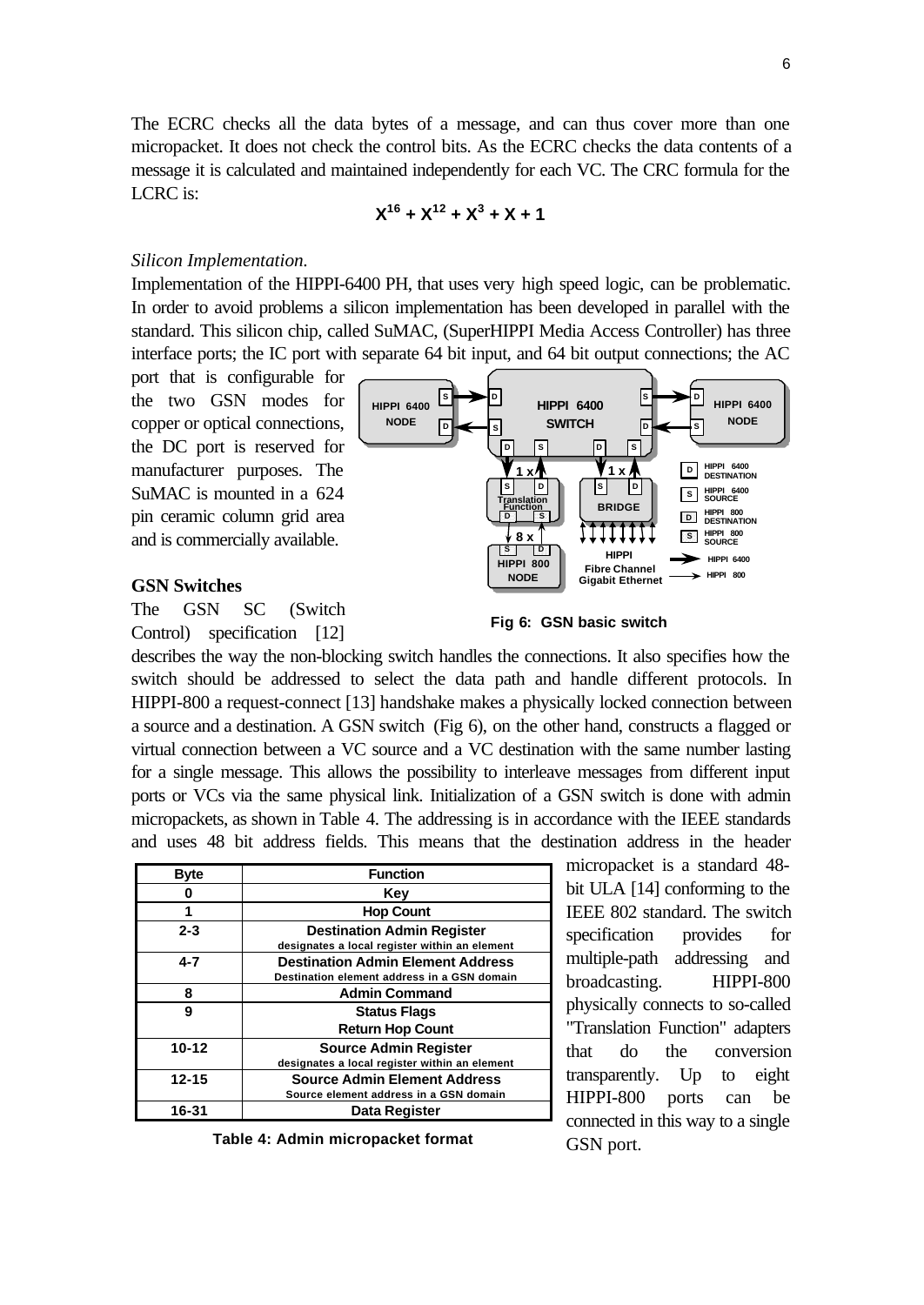#### *Switch latency*

Before a switch action starts at least the first admin micropacket must be received and decoded, with latency 40 nsec. To this time should be added the decoding and set-up time for the VC. The high clock frequency of the Sumac chip and its related logic makes this latter quite short. Altogether the latency is supposed to be less than 0.5 μsec.

#### **GSN Bridges**

Part of the HIPPI-6400 SC [14] specification describes backward compatibility to HIPPI-800. This is done in a so called "Translation Function". In this case the 48 bit ULA uses a reserved 36-bit ULA prefix that extends with the 12-bit logical address [13] to 48-bits. Source and Destination addressing is not supported. Some extra time for transfer of the I-Field into a header micropacket must be added. This is a simple insertion that should not add more than 0.5 μsec to the switch latency. The conclusion is that, including the HIPPI to GSN conversion, the switching time may be about the same time as for a classical HIPPI switch.

Using other translation functions, a GSN bridge can perform conversions to different network technologies. Two types of bridge are known by now: a storage bridge and a network bridge. Going from the GSN bandwidth of 800 MByte/s to other network technologies that have a bandwidth of around 100 MByte/s, a fully loaded bridge will do best with eight output ports.

A Storage Bridge is intended to couple GSN to up to eight Fibre Channel ports, where each port supports an arbitrated loop. Logically the storage bridge connects to devices such as Fibre Channel tapes, disks or disk arrays. The total storage capacity depends on the size of those devices.

A Network Bridge has the function to couple GSN to different network technologies. Plug-in daughter boards can be mixed and are available for HIPPI, Fibre Channel and Gigabit Ethernet. Since the protocol conversion is done in the daughter board hardware, transfer latency can be low. However it will be different for each of the target technologies, and will correspond to the complexity of the protocol translation.

#### **Scheduled Transfers**

As already experienced with HIPPI, Gigabit Ethernet and Fibre Channel, the total time to transfer a unit of data is very much dependent on three parameters. The first is the necessary

use of protocol stacks in the operating system. The second is packet size and the time to build the packets, and the third parameter (which is only valid for HIPPI), is that large transfers can block the connection for smaller ones using the same switching route. GSN takes special care of the last two points by the use of small Micropackets, Virtual Channels and freedom of frame size. To take care of the first point the "Scheduled Transfer" (ST) protocol [15,16] was developed together with GSN; however the use



**Fig: 7 Scheduled Transfer Principle**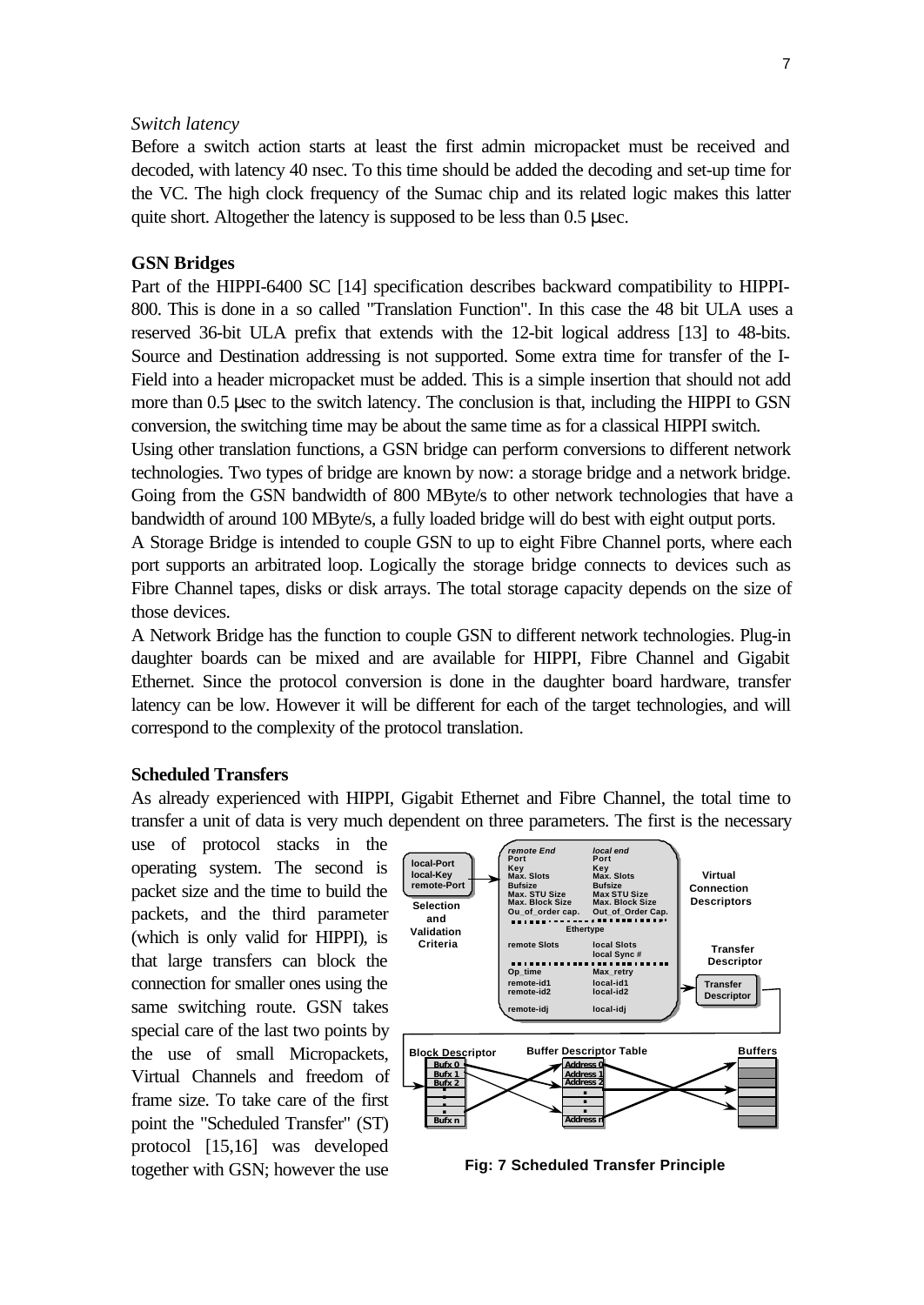of ST is not limited to GSN and has demonstrated to be successful with other data transfer standards. One function of the ST protocol is to bypass the operating system, by providing a mechanism for the source and the destination to agree in advance on a number of parameters. The block size, message size and memory parameters, can thus be defined in advance for both ends. To do so, a rich set of instructions is available. This mechanism gives some extra overhead during the set-up of a connection; however, in the case of repeating transfers this has to be done only once. The resulting ST data transfer is limited to a memory-to-memory transfer that bypasses the operating system. Software latency is therefore limited to the onetime set-up, and speed is limited only by the hardware involved, such as memory bandwidth and speed of DMA channels. The ST protocol is not exclusive to GSN and can also be used on other network technologies. Mapping recommendations are part of the standard and exist or are almost finished for ST to HIPPI, ST to Fibre Channel, ST to Gigabit Ethernet [15] and SCSI over ST [17].

#### **Commercial Products Available.**

This is a list of commercial products available now or coming on the market very soon. *Silicon Integrated Functions* **Silicon Graphics Sumac chip Port Interface available** *Interfaces* **Silicon Graphics Interfaces Origin series available Genroco Interfaces PCI 64/66 Sun, Compaq 4 Q 1999** *Switches* **ODS Essential 32 X 32 available Genroco 8 X 8 Limited Addressing available Genroco 8 X 8 Full Addressing 4 Q 1999 PMR 8 X 8 4 Q 1999** *Bridges* **ODS Essential Translation Function HIPPI available Genroco Storage bridge Fibre Channel available Genroco Network bridge HIPPI, available Fibre Channel available Gigabit Ethernet 3 Q 1999 S-Link adapter 3 Q 2000** *Cables and Connectors* **Berg Copper cable + Connectors available** *Optical Connections* **[18] Optobahn Hybrid Optical Parallel Fibre (12) No date Siemens Paroli Optical DC Parallel Fibre (12) available Siemens Paroli Optical AC Synchronous (22) available Gore Noptical Parallel Fibre (12) 3 Q 1999 Optical fibre connections using a single fibre are still under study.**

#### **GSN Applications in High Performance Computing**

Traditionally High Energy Physics has always been coupled to high performance computing. The simplest application will be a very highspeed backbone to connect different systems. Flexibility can be extended with the use of bridges in combination with ST and its different mappings to other technologies. A good example is the use of the ST protocol with a mapping to SCSI. The result is a GSN interface to Fibre Channel storage, where the bridge hardware will translate the GSN/ST/SCSI to F.C./SCSI. In this way, the GSN hosts can access

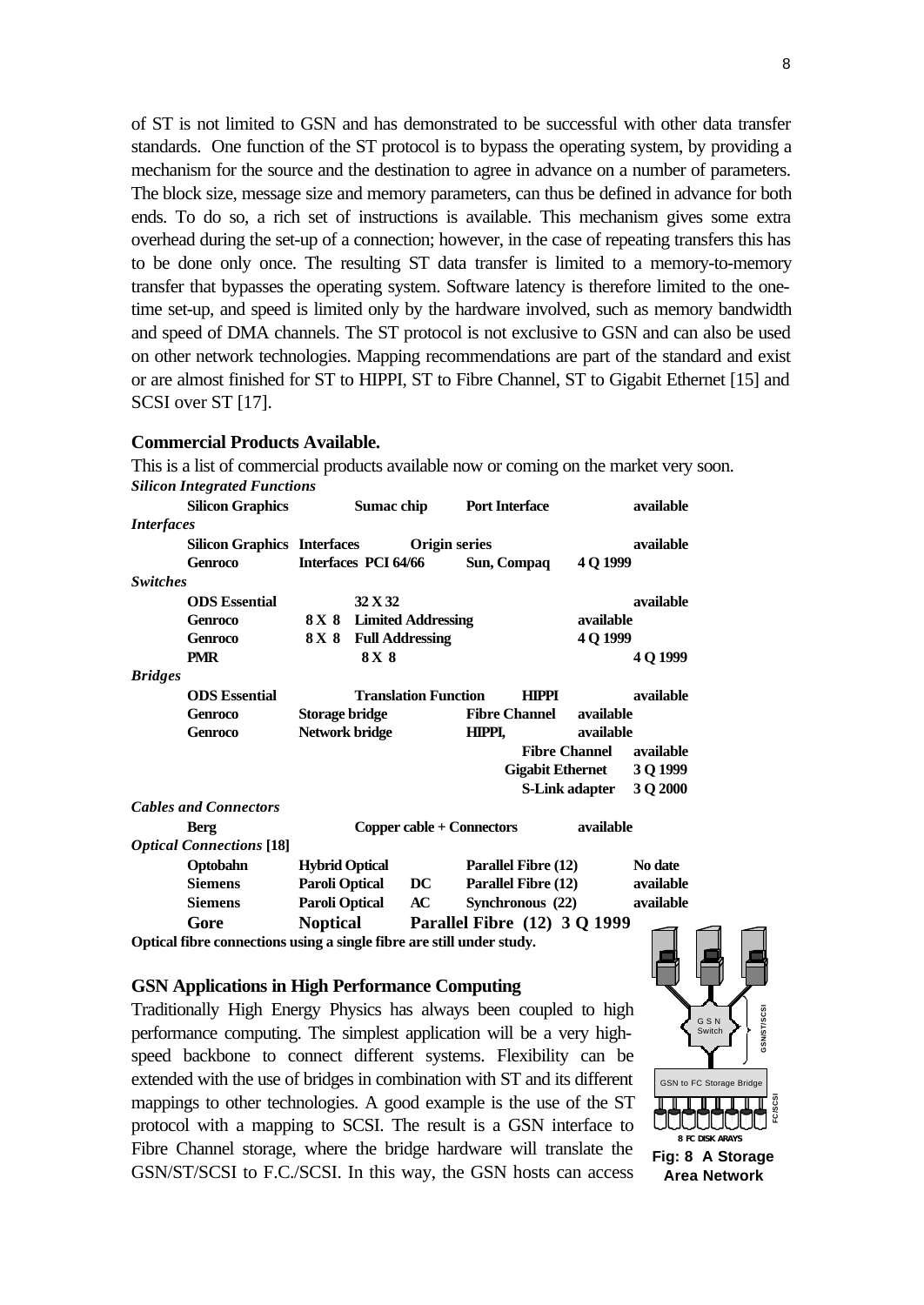9

standard F.C. disk or disk arrays in a Storage Area Network (SAN) (Fig: 8). With the choice of a SAN compliant file system, fast and flexible storage systems can be built. Combining this with a network bridge and different mappings of ST, a multi-protocol network can be built that combines GSN with HIPPI and Gigabit Ethernet. The result is a network where every connected device has access to a SAN (and can equally well handle IP traffic) (Fig: 9).

### **GSN Applications in High Energy Physics**

As GSN is a very high speed networking

technology, its role in HEP data acquisition is mostly at the level of second and third level trigger and event building. Depending on data throughput of individual data strings in a detector, two 32 X 32 switches and a number of bridges should be able to handle the data of a large detector. This will be demonstrated in the following example of event building in the imaginary detector of Fig: 10 only to illustrate the principle.

The use of a single GSN switch is assumed. Today this limits the total number of ports to 32



**Fig 10: An example of an event building application.**

interesting as it permits 4 or eventually 6 inputs for each port. In this case it would mean a total of respectively 768 or 1152 S-Link inputs. Bandwidth of the inputs should be balanced as the total bandwidth of the bridge and its ports need to be respected. (If more inputs are necessary a second switch can be added. However at least two to four ports should be reserved for their interconnections, resulting in a fabric with 60 ports. This would allow around 2000 S-Link channels.)



**Fig 9: a GSN Network including SAN**

[18]. We assume that a processor farm with 6 GSN ports (for a sustained full duplex bandwidth of 8  $X$  2 X 800 = 12 800 MByte/s) is sufficient to handle incoming events. At the same time we reserve one port for local storage and one port for a remote connection to central data handling. The 24 free ports can be used to couple bridges. Given a simultaneous input bandwidth of 100 MByte/s for each port the total input bandwidth is  $24 X 8 X 100$  $= 19$  200 MByte/s. The fan-in can consist of a combination technologies such as HIPPI, Gigabit Ethernet, Fibre Channel or S-Link. This latter can be especially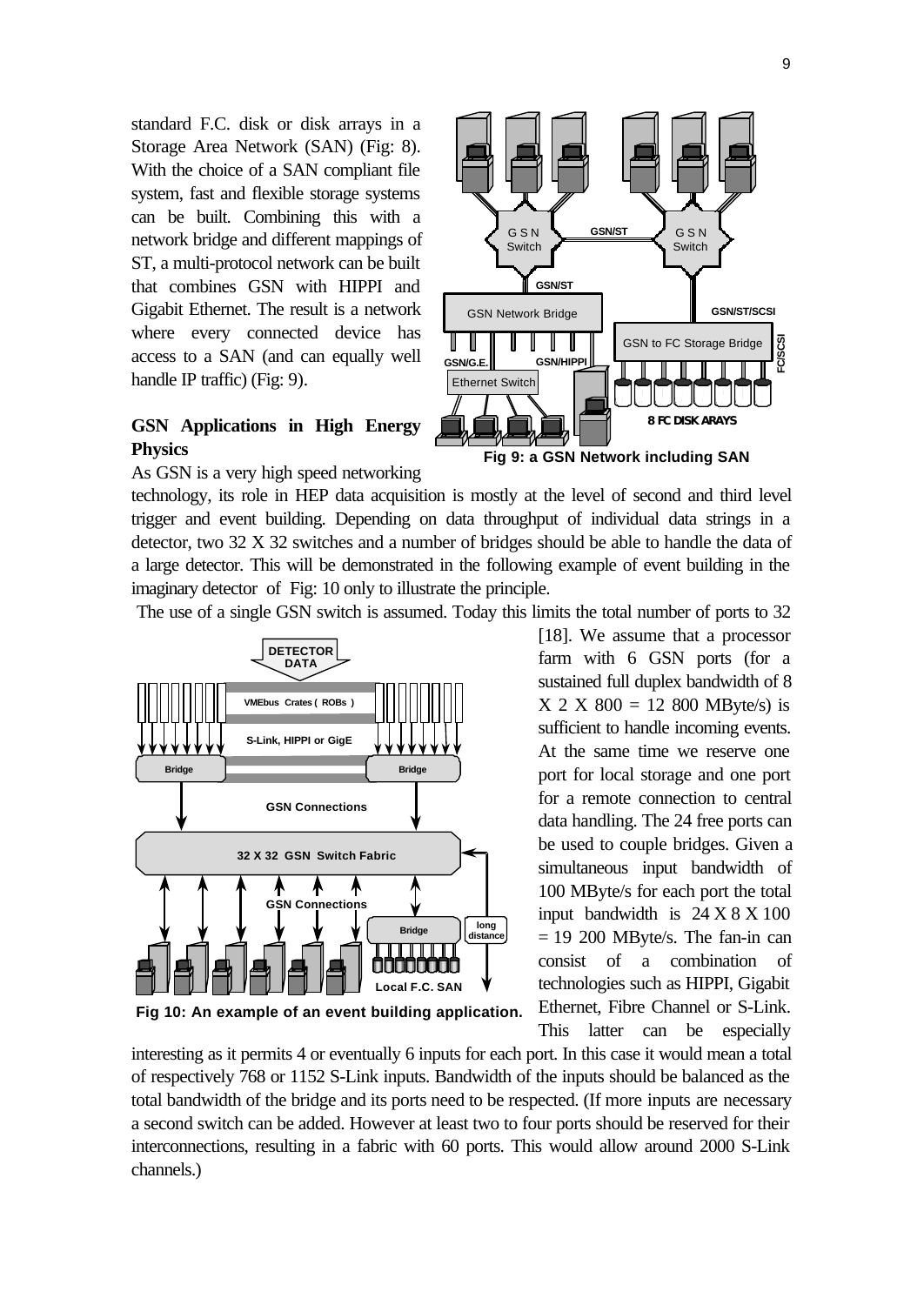The S-Link Bridge modules can be made to insert the GSN and ST headers in hardware so that packets of raw detector data can be accepted. After a set-up time to load the ST tables this will substantially reduce the transfer latency. At the same time the ROB's can be simplified as no protocol insertion is necessary.

For the Processor farm, the type of interfaces should be taken into consideration, because native interfaces are limited by the memory bandwidth in DMA mode. (With a PCI interface, a 66 MHz by 64 bit interface can as a maximum do 528 MByte/s.)

The total available bandwidth that can be obtained depends on balancing the ports of the GSN

| <b>GSN</b>   | <b>Bridge</b> | <b>GSN</b>       | <b>Bridge Ports</b>    | <b>Average Bandwidth</b> | S-Link       |
|--------------|---------------|------------------|------------------------|--------------------------|--------------|
| <b>Ports</b> | <b>Ports</b>  | <b>Bandwidth</b> | <b>Total Bandwidth</b> | for Event Building       | <b>Ports</b> |
| O            | 256           | n.a.             | n.a.                   | n.a.                     | 1024         |
| $\mathbf{2}$ | 240           | 1 600            | 24 000                 | 6.6                      | 960          |
| 4            | 224           | 3 200            | 22 400                 | 14.2                     | 896          |
| 8            | 192           | 6 400            | 19 200                 | 33.3                     | 768          |
| 12           | 160           | 9 600            | 16 000                 | 60                       | 640          |
| 16           | 128           | 12 800           | 12 800                 | 100                      | 512          |
| 20           | 96            | 16 000           | 9 600                  | 60                       | 384          |
| 24           | 64            | 19 200           | 6 400                  | 33.3                     | 256          |
| 28           | 32            | 22 400           | 3 200                  | 14.2                     | 128          |
| 32           |               | 25 600           | n.a.                   | n.a.                     | 0            |

**Table 5: Average Event building bandwidth versus port distribution in MByte/s**

Switch fabric between bridge ports and processor ports. Table 5 gives an overview for a 32 X 32 switch. Bandwidth is given in Mbyte/s and the number of possible S-Link ports is given on a base of 4 per bridge port. According to the characteristics of the experiment, it can be defined which port relation has to be used and how many S-Link channels are necessary. Indeed, it should be remembered that as soon as the maximum bandwidth is not used on certain inputs to a bridge port or to a switch port, some load balancing takes place. Often the best application will be slightly outside the optimum zone.

#### **Conclusion**

GSN certainly brings many advantages in two fields that have always been important in highenergy physics, namely computing and storage facilities, and data acquisition, since it can handle a large fan-in and high data throughput. Even more important is the ST protocol that allows very low latency at high speed and brings interoperability between different transfer and networking technologies.

The fact that a CMOS chip is available for the GSN port logic can altogether keep costs of port interfaces low and grant good interoperability between different manufacturers.

Practice in high energy physics has shown that the time span from the introduction of a promising new technology or standard to a real data acquisition application takes at least 5 years. This time-span is needed to learn and master the technology and test the usefulness of the standard and its components for such a specialized application as HEP data acquisition. If GSN is to be considered as a serious candidate for third-level triggering and event building in the LHC era, it is a good idea to start evaluation activities early.